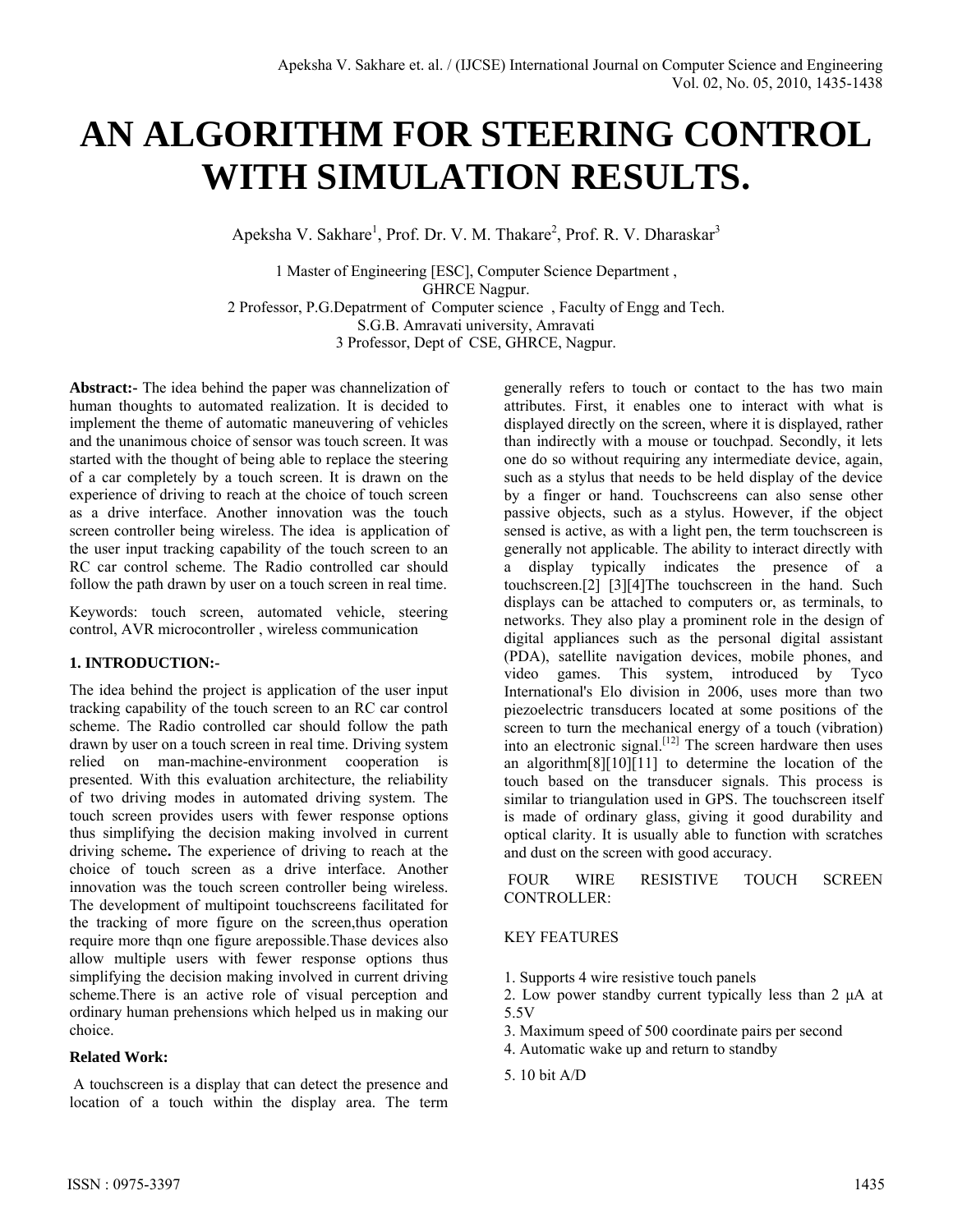6. On-chip touch screen current drivers - no external driver required

7. UART interface.

Touch-screen interfaces are effective in many information appliances, in personal digital assistants (PDAs), and as generic pointing devices for instrumentation and control applications. Getting the information from a touch screen into a microprocessor can be challenging.



## FIG: RESISTIVE TOUCH SCREEN.

This article introduces the basics of how resistive touch screens work and how to best convert these analog inputs into usable digital data. Issues such as settling time, noise filtering, and speed trade-offs are addressed. Resistive touch screens consist of a glass or acrylic panel that is coated with electrically conductive and resistive layers made with indium tin oxide (ITO) . The thin layers are separated by invisible spacers. Resistive screens are generally the most affordable type of touch screen, which explains their success in high-us applications like PDAs and Internet appliances. Although clarity is not as good as with other touch-screen types, resistive screens are very durable. The only concern is that the resistive layers can be damaged by a very sharp object. The circuits determine location in two coordinatepair dimensions, although a third dimension can be added for measuring pressure in 4-wire configurations. The device has the capability to do a 2, 5, and 13 point calibration..

When a position is measured on a 4-wire touch screen, voltage is applied across the screen in the Y direction; and a touch presses the layers together, where a voltage can be read from one of the X electrodes. The contact made as a result of the touch creates a voltage divider at that point, so the Y coordinate can be determined; the process then repeats with the X direction being driven, and a reading is taken from one of the Y electrodes. A touch-screen controller is

simply an ADC that has built-in switches to control which electrodes are driven and which electrodes are used as the input to the ADC. The ADC can often be operated with different reference modes: single-ended or differential.

# **LOGICAL STRUCTURE:**



It is realized from the beginning that following a user input path has numerous pitfalls. The most obvious problem lies in the fact that a user input path cannot be exactly translated to RC car movements. The RC car has a very limited range of angles it can turn, and a user input path can very easily exceed the rate of turn for the car. Furthermore, the user can easily move the stylus faster than the car can reasonably follow.

# **2. The Working Principle:**

When the screen is touched, it pushes the conductive ITO coating on the PET film against the ITO coating on the glass. That results the electrical contact, producing the voltages. It presents the position touched. The pins (X left) and  $(X \text{ right})$  are on the glass panel, and the pins  $(Y \text{ up})$  and (Y down) are the PET film. The microprocessor applies +5V to pin (X left) on the glass panel, and the voltage is uniformly decreasing to pin (X right) for 0V because of the resistive ITO coating on the glass substrate, and the PET film is grounded. When the touch screen is not touched, the controller detects the voltage on the PET film is zero. The next electric cycle, the microprocessor applies +5V to pin (Y up) on the PET film, and the voltage is uniformly decreasing to pin (Y down) for 0V. When the touch screen is not touched, the controller detects the voltage on the glass panel is zero.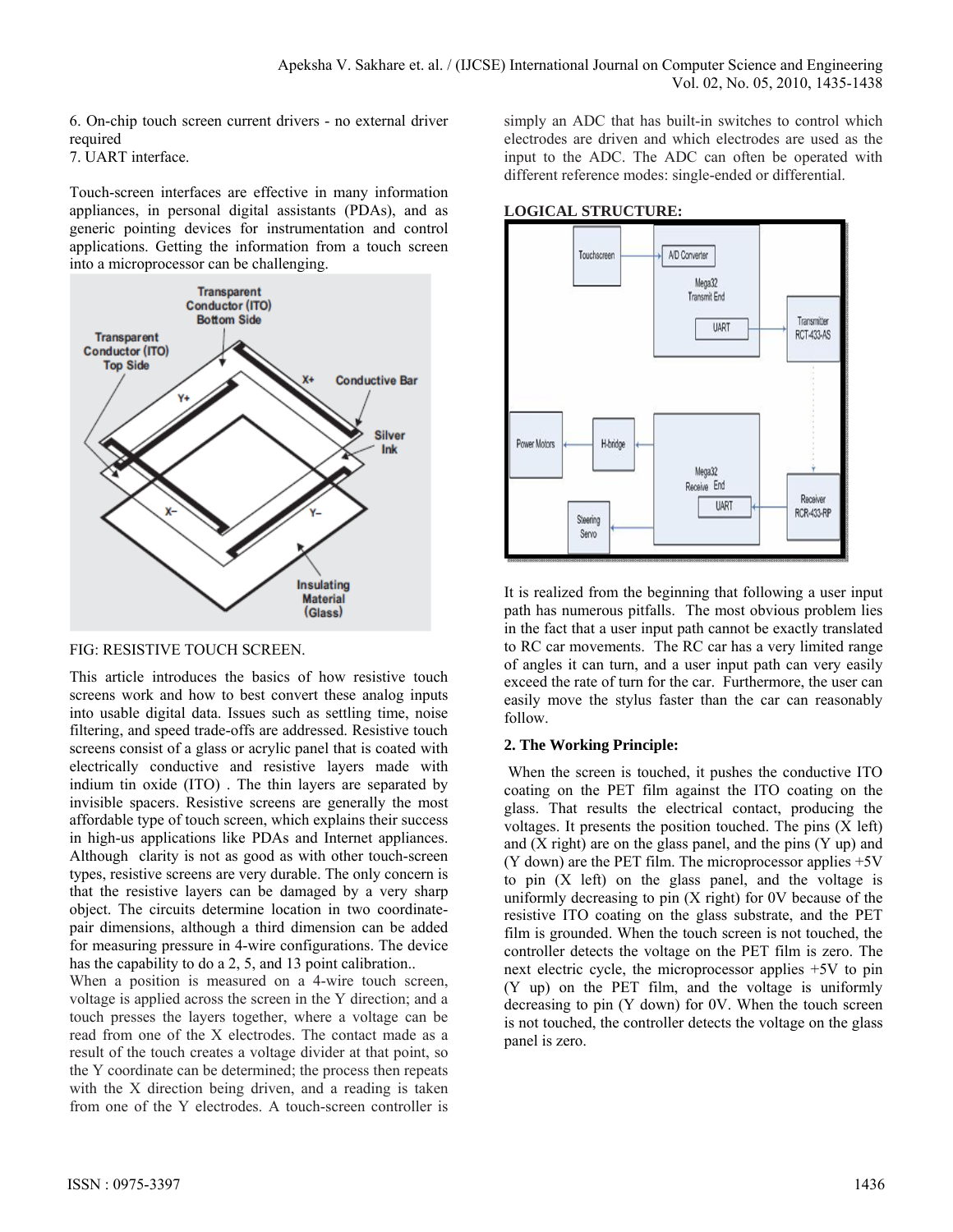

## **Fig. touch screen**

When the touch screen is touched, a voltage on the glass substrate proportional to the X (horizontal) position of the touch appears on the PET film. This voltage is digitized by the A/D Converter and subjected to an averaging algorithm. Then it is stored and transferred to the host. Hence, the X position is produced. The next electric cycle, a voltage on the PET film proportional to the Y (vertical) position of the touch appears on the glass substrate. This voltage is digitized by the A/D Converter and subjected to an averaging algorithm. Then it is stored and transferred to the host. Hence, the Y position is produced. Extrapolating the direction from the points requires a bit more math and a lot more creativity. What is most important here are the not the absolute angles derived from the points, but the angle compensation needed by the car with respect to its current position.

# **An Algorithm**

## **Background Math**

The touchpad is quantized into a 50 x 25 grid of points (based entirely on the real life dimensions of the screen itself).

1 line  $=$  50 millivolt And variation  $= 0$  to 25 volt.  $= 25000$  millivolt

Below microcontroller will grab the coordinates of the current location of the user stylus (or nailed finger) 30 times a second. If the user speeds up the stylus, naturally the points will be further spaced apart. It is entirely from this quantization that both speed and direction are calculated.

## **Simulation:**

The simulation is based on the code written for the Touch screen vehicle. The simulation of the Transmitter side consist of touch screen which is used to give command to the vehicle. The LCD is used to show the coordinates of the touch screen and to show the command. As the screen is touched it takes continues points on the touch screen and then the vehicle get the command of FORWARD, REVERSE, LEFT, and RIGHT. The ASK wireless Transmitter is used to send the command to the vehicle.

 On the other hand The receiver side consist of the vehicle robot which follows the command given through the touch screen. A 12 Volt DC Geared motor is used for the vehicle. As the code for the receiver side consist of R1 for FORWARD, R2 for REVERSE, R3 for LEFT and R4 for RIGHT. The motion of the vehicle is totally depends on the command and the motor behaviour. A ASK wireless RF receiver is used for the wireless communication. Here, the command through the touch screen is given; the voltage of the touch screen is measured and is digitized. . The coordinates are displayed on the touch screen. With the RF Transmitter signal is transmitted to the RF receiver on the receiver side. According the code get executed and vehicle follows the command. In this way the Simulation on Transmitter and the Receiver side is given below:

## **Simulation for the Transmitter**